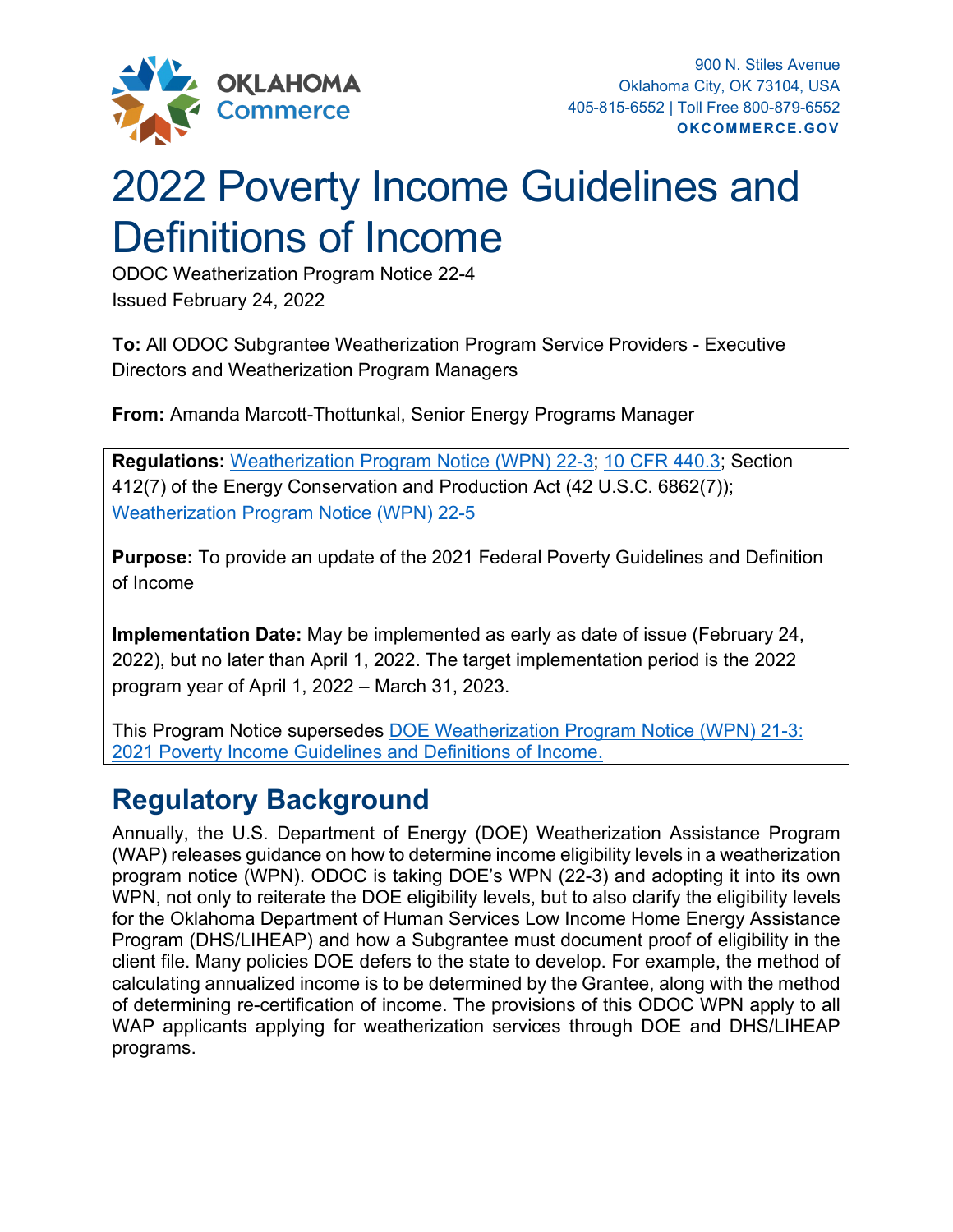## **Program Guidance**

- 1. Attached is a table displaying the PY2022 revised guidelines showing income eligibility limits at 200 percent of the poverty guidelines per the requirements contained in Section 412(7) of the Energy Conservation and Production Act (42 U.S. 6862(7)). These guidelines may be used in the program as early date of issue (February 24, 2022), but must be implemented no later than April 1, 2022. These income guidelines apply to both the DOE and DHS/LIHEAP weatherization programs.
- 2. During the application process, Subgrantees must review the income supporting documentation for each household (the applicant and all occupants over the age of 18) and determine whether the applicant household is eligible through at least one of the following methods:
	- a. **Subgrantee Eligibility Determined.** Review each application to verify a household (the applicant and all occupants over the age of 18) are at or below 200 percent (200%) of the poverty level (see Attachment A). Qualified supporting income documentation, which must be kept in the client file, includes, at a minimum:
		- i. At least 3 months (or more) of income supporting documentation (from the past applicable tax year) (see Section 5 for a list of eligible income documentation), annualized (see Section 3 for description of how to "annualize income").
		- ii. 12 months of actual income documentation.
	- b. **Eligibility Determined by an Outside Agency/Program.** If an applicant or occupant has been determined eligible for another government or state low-income family program and can produce supporting documentation verifying their qualification for this program within the last 12 months, a Subgrantee may accept any document used to determine eligibility as evidence of client eligibility for the WAP program. This third-party eligibility documentation must be kept in the client file. Here is a list of programs currently allowed:
		- i. Low Income Home Energy Assistance Program Utility **Assistance**
		- ii. U.S. Department of Housing and Urban Development "means tested programs"
			- HUD Section 8 or Public Housing
			- HUD Vouchers
			- HUD VASH Vouchers (VA Supportive Housing)
			- Low-Income Housing Tax Credit
			- HUD Multi-family Assisted Properties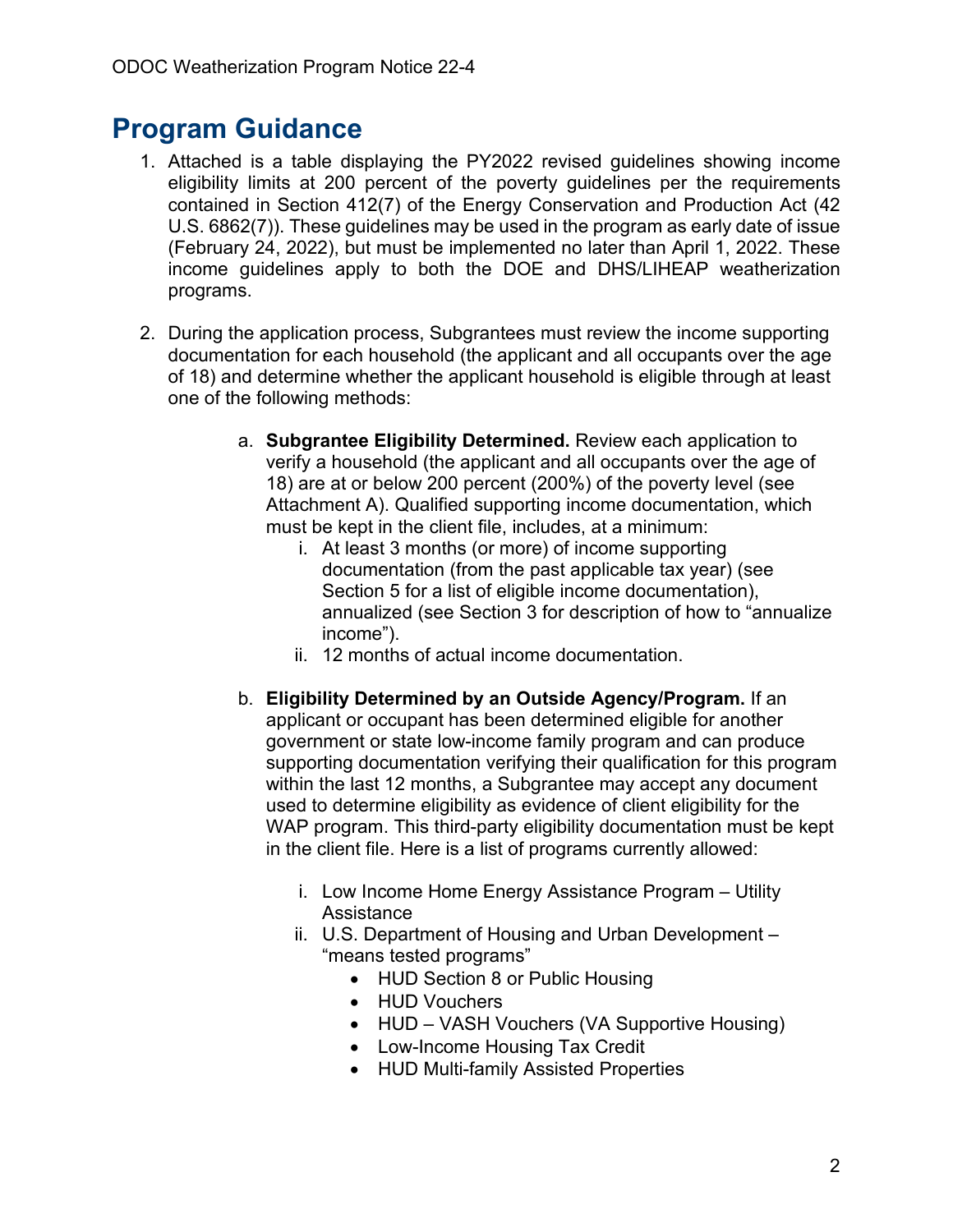- Lead Hazard Control & Healthy Homes Program (OLHCHH)
- HOME Investment Partnerships Program (HOME)
- Community Development Block Grants (CDBG)

All HUD means-tested programs are categorically income eligible per DOE WPN 22-5.

- iii. Social Security Act, Title IV Grants to States for Aid and Services to Needy Families with Children and for Child Welfare Services
- iv. Social Security Act Title XVI Supplemental Disability Security Income
- c. **Self-Certification**. Once all avenues of documenting income are exhausted, self-certification, using ODOC's Certification of Zero Income [Form 34] is allowable. A notarized statement signed by the potential applicant indicating that the applicant has no other proof of income must be kept in the client file.
- 3. **Annualization of Income.** Where an applicant cannot provide income verification for the entire 12 months of an applicable tax year, their partial income and supporting documentation (minimum of 3 months) may be annualized to determine eligibility.
	- a. Applicant must provide at 3 months of qualified supporting documentation (see Attachment B).
	- b. Subgrantee calculates as follows:
		- 12 months / \_\_\_\_\_ months of documentation = multiplier multiplier X sum of income provided = annualized income
- 4. **Income Recertification.** If an applicant pulled from the wait list has an application completion date 12 months or older (from the date of planned energy audit), the application must be income recertified and eligibility redetermined. Recertification must be documented on the application [Form 22], by either
	- a. Writing in the new verified income and referencing the new supporting documentation with a staff initial and date OR

b. Verifying previous income is still current with a staff initial and date. It is not necessary for a Subgrantee to have the applicant complete a new application simply for the purposes of income recertification. A new application is only necessary when the application has been updated for other policy reasons.

#### 5. **Qualified Supporting Documentation.**

- a. Bank Statements,
- b. Paycheck Stubs,
- c. Receipts from a Person's own Business or from an Owned or Rented Farm after Deductions for Business or Farm Expenses,
- d. Check stubs from certain court ordered payments or federal or state programs,